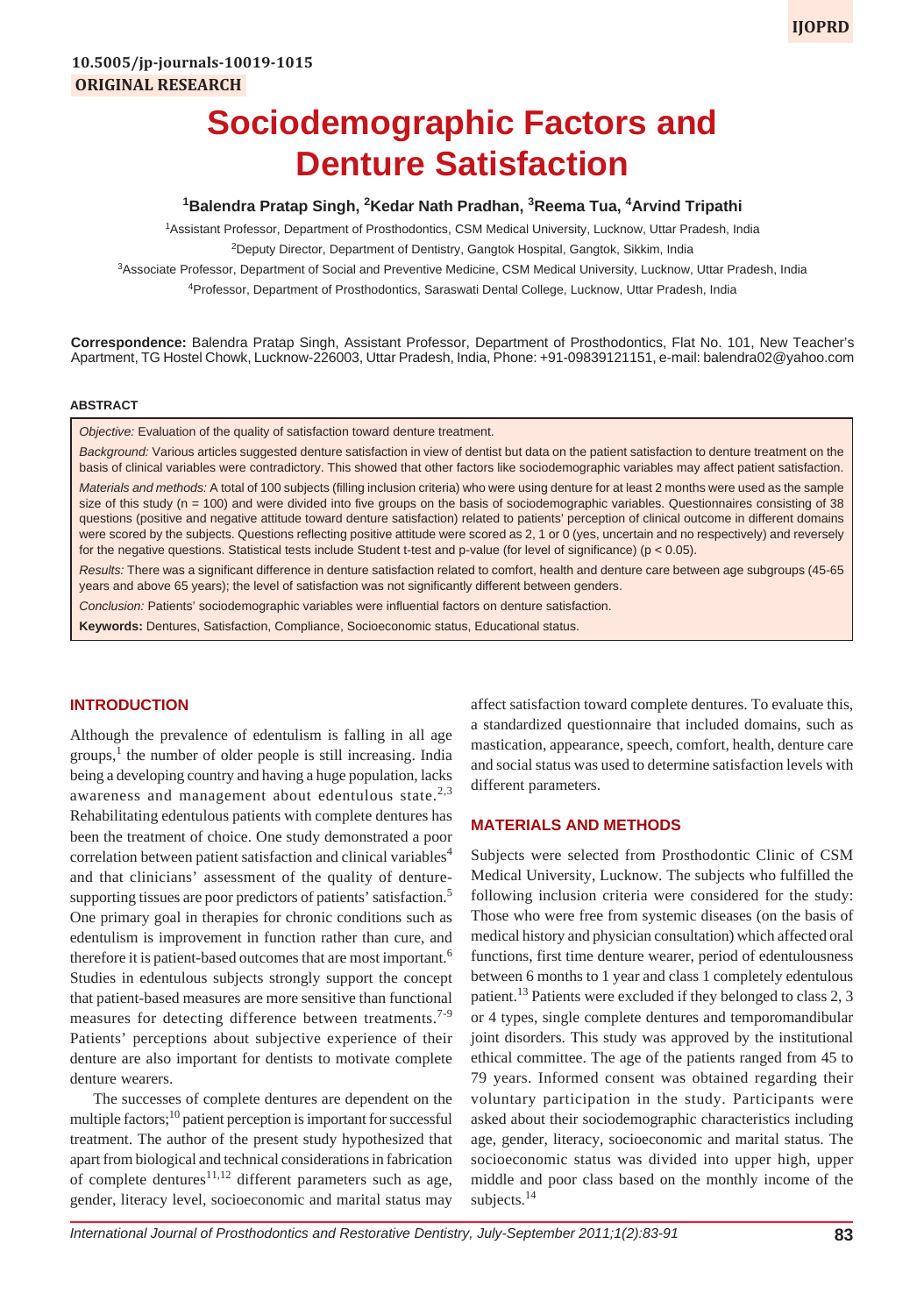In this study, a total number of 136 subjects were enrolled that had fulfilled the inclusion criteria and had received complete dentures. All the included subjects were divided into five groups on the basis of age, gender, literacy (illiterate subjects were questioned orally by a lay person and ticked choice on behalf of subjects), socioeconomic and marital status:

*Group A: Age* Subgroup 1—45 to 65 years Subgroup 2—above 65 years

*Group B: Gender* Subgroup 1—male Subgroup 2—female

*Group C: Literacy level* Subgroup 1—illiterate Subgroup 2—primary level Subgroup 3—secondary level Subgroup 4—graduate level Subgroup 5—postgraduate level

*Group D: Socioeconomic status* Subgroup 1—upper high Subgroup 2—upper middle Subgroup 3—poor

*Group E: Marital status* Subgroup 1—married Subgroup 2—widow/widower.

Denture therapy was completed by postgraduate student dentists with four years clinical experience under the direction of faculty in the department of prosthodontics using standard clinical and laboratory procedures. Their quality was assessed on the basis of quantifying method for denture quality by Sato et al<sup>15</sup> as per which only good quality dentures were selected for the study. Before starting denture therapy, treatment eagerness (own will or advised by others) and priority for denture treatment esthetics, phonetics or function were questioned. At the denture insertion appointment, printed and verbal postinsertion instructions were given to each patient with particular emphasis to report to the prosthodontic clinic after 2 months for follow-up. Those patients who had regularly (every day for at least 8 hours) using their dentures were included in the study. A standardized questionnaire of 38 questions was given. Particular questions were related to either positive or negative attitudes. This questionnaire had 20 and 18 number of positive and negative attitudes questions. The questionnaire had domains of mastication, appearance, speech, comfort, health, denture care and social status. Questions (1-38) were recorded as yes, no or uncertain. All the items of positive nature were scored as 2, 1 or 0 (yes, uncertain and no respectively) and reversely for the negative items.

Data analysis was carried out using statistical package for Social Sciences (version 15.0) (SPSS Inc, Chicago, IL, USA). Significance of percentage error of two groups was tested by

Student t-test and for level of significance p-value was used. A probability value of less than 0.05 was considered statistically significant.

## **RESULTS**

The present study was conducted on 100 subjects who had received their complete dentures and were administered with questionnaires containing questions related to quality of satisfaction toward complete dentures. After completion of the questionnaires, the scoring was done as per groups on the basis of different domains.

Table 1 showed that esthetics and function were significant priority for denture treatment for subgroup 1 and subgroup 2 respectively. Level of satisfaction was higher in subgroup 2 subjects regarding their mastication, appearance, comfort, health, denture care and social status except speech in which subgroup 1 subjects showed more satisfaction (Table 2).

Priority to esthetics was significant with female and priority to function was significant with male (Table 3). Level of satisfaction was more in male with relation to mastication, appearance, speech, health and social status except comfort, denture care in which females were more satisfied (Table 4).

Level of satisfaction in mastication, appearance, speech, comfort, health, denture care and social status were found statistically significant with literacy level. Majority of illiterate patients showed partial satisfaction or dissatisfaction (Table 6).

Level of satisfaction was higher in upper high income group regarding appearance, speech, comfort, denture care and social status but significantly only in case of social status. Upper middle income group was more satisfied with mastication and significantly satisfied with health (Table 8).

The level of satisfaction was higher in married than widow/ widower patient but significantly only with comfort (Table 10).

| Table 1: Age-wise distribution of patients regarding<br>their denture compliance |          |                            |                             |               |  |  |  |  |
|----------------------------------------------------------------------------------|----------|----------------------------|-----------------------------|---------------|--|--|--|--|
|                                                                                  |          | <i>Treatment eagerness</i> |                             |               |  |  |  |  |
| <b>Treatment</b>                                                                 | Group 1  |                            | Group 2                     |               |  |  |  |  |
| eagerness                                                                        |          | 45-65 years ( $n = 50$ )   | Above 65 years ( $n = 50$ ) |               |  |  |  |  |
|                                                                                  | No.      | $\%$                       | No.                         | $\frac{0}{0}$ |  |  |  |  |
| Own will                                                                         | 41       | 82                         | 33                          | 66            |  |  |  |  |
| Advised by others                                                                | 9        | 18                         | 17                          | 34            |  |  |  |  |
| $\chi^2$ = 3.33, p = 0.06                                                        |          |                            |                             |               |  |  |  |  |
| <i>Priority for denture treatment</i>                                            |          |                            |                             |               |  |  |  |  |
| Priority                                                                         | Group 1  |                            | Group 2                     |               |  |  |  |  |
|                                                                                  | No.      | $\frac{0}{6}$              | No.                         | $\frac{0}{0}$ |  |  |  |  |
| <b>Good looks</b>                                                                | 38       | 76                         | 14                          | 28            |  |  |  |  |
| Eating                                                                           | 12.      | 24                         | 36                          | 72.           |  |  |  |  |
| Speech                                                                           | $\theta$ | $\Omega$                   | $\Omega$                    | $\theta$      |  |  |  |  |
| $\chi^2$ = 23.08, p < 0.001                                                      |          |                            |                             |               |  |  |  |  |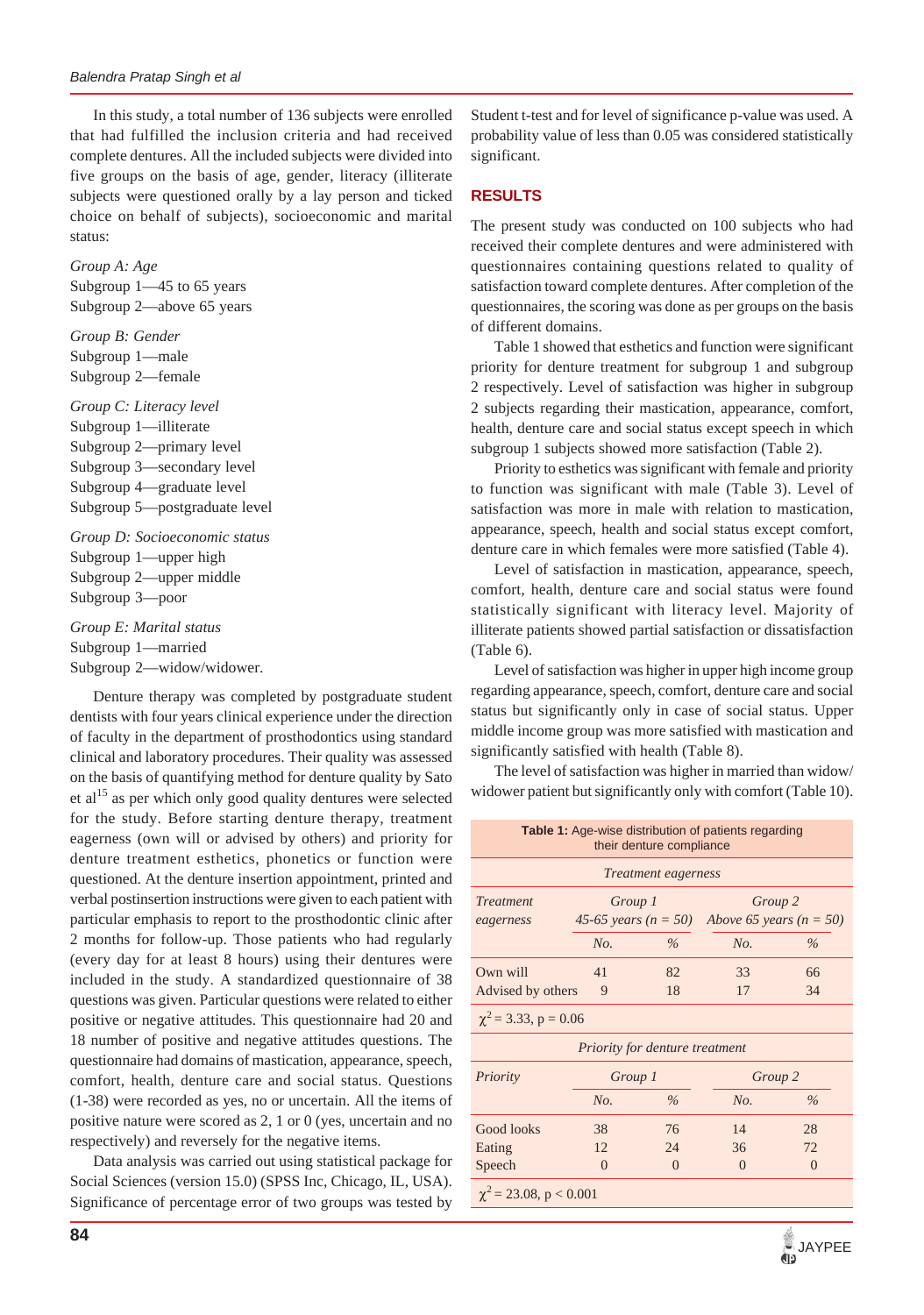*Sociodemographic Factors and Denture Satisfaction*

|                     | Table 2: Age-wise distribution of patients regarding quality of satisfaction toward complete denture |            |                             |                                            |               |                                       |
|---------------------|------------------------------------------------------------------------------------------------------|------------|-----------------------------|--------------------------------------------|---------------|---------------------------------------|
| <b>Satisfaction</b> |                                                                                                      | Subgroup 1 | $45-65$ years<br>$(n = 50)$ | Subgroup 2<br>Above 65 years<br>$(n = 50)$ |               |                                       |
|                     |                                                                                                      | No.        | $\frac{0}{0}$               | No.                                        | $\frac{0}{0}$ |                                       |
| Mastication         | a. Satisfactory                                                                                      | 24         | 48                          | 25                                         | 50            | Total no. of patients                 |
|                     | b. Partially satisfactory                                                                            | 14         | 28                          | 13                                         | 26            | Subgroup 1-50, Subgroup 2-50          |
|                     | c. Not satisfactory                                                                                  | 11         | 22                          | 13                                         | 26            | $\chi^2$ = 0.22, p = 0.89             |
| Appearance          | a. Satisfactory                                                                                      | 3          | 26                          | 17                                         | 34            | Total no. of patients                 |
|                     | b. Partially satisfactory                                                                            | 10         | 20                          | 6                                          | 12            | Subgroup $1 - 50$ , Subgroup $2 - 50$ |
|                     | c. Not satisfactory                                                                                  | 27         | 54                          | 27                                         | 54            | $\chi^2$ = 1.53, p = 0.46             |
| Speech              | a. Satisfactory                                                                                      | 18         | 36                          | 16                                         | 32            | Total no. of patients                 |
|                     | b. Partially satisfactory                                                                            | 10         | 20                          | 12                                         | 24            | Subgroup 1-50, Subgroup 2-50          |
|                     | c. Not satisfactory                                                                                  | 22         | 44                          | 32                                         | 44            | $\chi^2$ = 0.15, p = 0.94             |
| Comfort             | a. Satisfactory                                                                                      | 18         | 36                          | 35                                         | 70            | Total no. of patients                 |
|                     | b. Partially satisfactory                                                                            | 14         | 28                          | 10                                         | 20            | Subgroup 1-50, Subgroup 2-50          |
|                     | c. Not satisfactory                                                                                  | 18         | 36                          | 5                                          | 10            | $\chi^2$ = 13.47, p < 0.001           |
| Health              | a. Satisfactory                                                                                      | 12         | 24                          | 23                                         | 46            | Total no. of patients                 |
|                     | b. Partially satisfactory                                                                            | 13         | 26                          | 10                                         | 20            | Subgroup 1-50, Subgroup 2-50          |
|                     | c. Not satisfactory                                                                                  | 25         | 50                          | 17                                         | 34            | $\chi^2$ = 5.37, p = 0.07             |
| Denture care        | a. Satisfactory                                                                                      | 36         | 72                          | 42                                         | 84            | Total no. of patients                 |
|                     | b. Partially satisfactory                                                                            | 5          | 10                          | 3                                          | 6             | Subgroup 1-50, Subgroup 2-50          |
|                     | c. Not satisfactory                                                                                  | 9          | 18                          | 5                                          | 10            | $\chi^2$ = 2.10, p = 0.35             |
| Social status       | a. Satisfactory                                                                                      | 23         | 46                          | 25                                         | 50            | Total no. of patients                 |
|                     | b. Partially satisfactory                                                                            | 16         | 32                          | 14                                         | 28            | Subgroup 1-50, Subgroup 2-50          |
|                     | c. Not satisfactory                                                                                  | 11         | 22                          | 11                                         | 22            | $\chi^2$ = 0.22, p = 0.90             |

| <b>Table 3:</b> Gender-wise distribution of patients regarding their denture<br>compliance |     |                            |                |                   |  |  |  |  |  |
|--------------------------------------------------------------------------------------------|-----|----------------------------|----------------|-------------------|--|--|--|--|--|
|                                                                                            |     | <i>Treatment eagerness</i> |                |                   |  |  |  |  |  |
| <i>Treatment</i>                                                                           |     | Male $(n = 50)$            |                | Female $(n = 50)$ |  |  |  |  |  |
| eagerness                                                                                  | No. | $\%$                       | No.            | $\%$              |  |  |  |  |  |
| Own will                                                                                   | 61  | 76.3                       | 16             | 80                |  |  |  |  |  |
| Advised by others                                                                          | 19  | 23.7                       | $\overline{4}$ | 20                |  |  |  |  |  |
| $\chi^2$ = 0.13, p = 0.72                                                                  |     |                            |                |                   |  |  |  |  |  |
| <i>Priority for denture treatment</i>                                                      |     |                            |                |                   |  |  |  |  |  |
| Priority                                                                                   |     | Male                       | Female         |                   |  |  |  |  |  |
|                                                                                            | No. | $\%$                       | No.            | $\frac{0}{0}$     |  |  |  |  |  |
| Good looks                                                                                 | 6   | 7.5                        | 10             | 50                |  |  |  |  |  |
| Eating                                                                                     | 74  | 92.5                       | 10             | 50                |  |  |  |  |  |
| Speech                                                                                     | 0   | $\Omega$                   | $\Omega$       | $\theta$          |  |  |  |  |  |
| $\chi^2$ = 21.50, p < 0.001                                                                |     |                            |                |                   |  |  |  |  |  |

## **DISCUSSION**

In India, data on assessment of denture satisfaction after placement of maxillary and mandibular complete dentures is limited. Therefore, the present study was designed to assess the opinion of the prostheses worn by the subjects reporting to the Prosthodontics Department of CSM Medical University, Lucknow. This would enable subjects to indicate their satisfaction regarding the prostheses and perhaps serve as a guideline for the prosthodontists to pay increased attention to the factors of patient concern.

 The present study was carried out in 100 edentulous subjects on the basis of questionnaires pertaining to level of satisfaction with complete dentures 2 months after dentures' insertion. Quality of satisfaction questionnaires includes the domains of mastication, appearance, speech, comfort, health, denture care and social status of the subjects.

 Regarding eagerness of subjects toward denture treatment in age group category, it was found that maximum number of subgroup 1 subjects was self-motivated whereas subgroup 2 subjects were motivated by others for the treatment. In this finding, it is obvious that the subgroup 1 subjects at this age are socially active, professionally engaged and most of them are economically sound, for which the treatment is mandatory. Whereas in subgroup 2, age compromise, social and economic dependence and in some cases medically compromised conditions like; diabetes mellitus, hypertension, retinopathy, etc. limited for seeking denture treatment. In priority for denture treatment, subgroup 1 subjects were more conscious about their esthetics and subgroup 2 subjects were concerned toward functions. Subgroup 2 subjects consisted of potentially active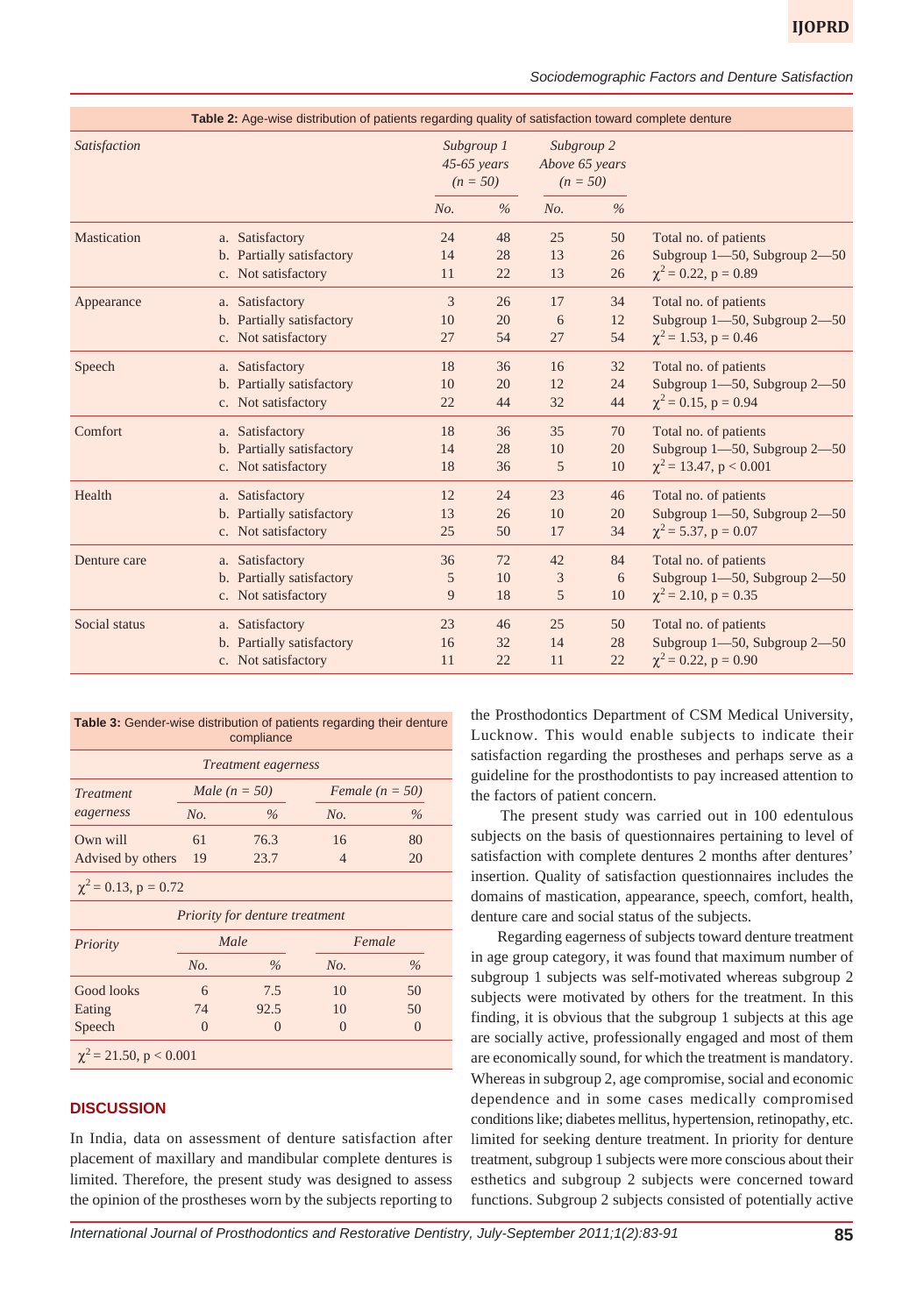#### *Balendra Pratap Singh et al*

|               | Table 4: Gender-wise distribution of patients regarding quality of satisfaction toward complete denture |                 |       |                     |    |                           |
|---------------|---------------------------------------------------------------------------------------------------------|-----------------|-------|---------------------|----|---------------------------|
| Satisfaction  |                                                                                                         | Male $(n = 80)$ |       | Female ( $n = 20$ ) |    |                           |
|               |                                                                                                         | No.             | %     | No.                 | %  |                           |
| Mastication   | a. Satisfactory                                                                                         | 40              | 50    | 9                   | 45 | Total no. of patients     |
|               | b. Partially satisfactory                                                                               | 20              | 25    | 5                   | 25 | Male-80, Female-20        |
|               | c. Not satisfactory                                                                                     | 20              | 25    | 6                   | 30 | $\chi^2$ = 0.24, p = 0.89 |
| Appearance    | a. Satisfactory                                                                                         | 24              | 30    | 5                   | 25 | Total no. of patients     |
|               | b. Partially satisfactory                                                                               | 13              | 16.25 | 3                   | 15 | Male-80, Female-20        |
|               | c. Not satisfactory                                                                                     | 43              | 53.75 | 12                  | 60 | $\chi^2$ = 1.39, p = 0.50 |
| Speech        | a. Satisfactory                                                                                         | 28              | 35    | $\overline{4}$      | 20 | Total no. of patients     |
|               | b. Partially satisfactory                                                                               | 16              | 20    | 6                   | 30 | Male-80, Female-20        |
|               | c. Not satisfactory                                                                                     | 36              | 45    | 10                  | 50 | $\chi^2$ = 1.94, p = 0.48 |
| Comfort       | a. Satisfactory                                                                                         | 43              | 53.75 | 10                  | 50 | Total no. of patients     |
|               | b. Partially satisfactory                                                                               | 17              | 21.25 | 6                   | 30 | Male-80, Female-20        |
|               | c. Not satisfactory                                                                                     | 20              | 25.00 | $\overline{4}$      | 20 | $\chi^2$ = 0.74, p = 0.60 |
| Health        | a. Satisfactory                                                                                         | 34              | 42.50 | 3                   | 15 | Total no. of patients     |
|               | b. Partially satisfactory                                                                               | 16              | 20.00 | 6                   | 30 | Male-80, Female-20        |
|               | c. Not satisfactory                                                                                     | 30              | 37.50 | 11                  | 55 | $\chi^2$ = 5.19, p = 0.07 |
| Denture care  | a. Satisfactory                                                                                         | 55              | 69.30 | 15                  | 75 | Total no. of patients     |
|               | b. Partially satisfactory                                                                               | 10              | 11.95 | 3                   | 15 | Male-80, Female-20        |
|               | c. Not satisfactory                                                                                     | 15              | 18.75 | $\overline{2}$      | 10 | $\chi^2$ = 1.39, p = 0.50 |
| Social status | a. Satisfactory                                                                                         | 40              | 50    | 9                   | 45 | Total no. of patients     |
|               | b. Partially satisfactory                                                                               | 20              | 25    | 7                   | 35 | Male-80, Female-20        |
|               | c. Not satisfactory                                                                                     | 20              | 25    | $\overline{4}$      | 20 | $\chi^2$ = 0.84, p = 0.66 |

|                            | <b>Table 5:</b> Educational status-wise distribution of patients regarding their denture compliance |                                       |                |                                    |          |                                      |          |                                   |                |                                          |
|----------------------------|-----------------------------------------------------------------------------------------------------|---------------------------------------|----------------|------------------------------------|----------|--------------------------------------|----------|-----------------------------------|----------------|------------------------------------------|
|                            |                                                                                                     |                                       |                | <i>Treatment eagerness</i>         |          |                                      |          |                                   |                |                                          |
| <i>Treatment eagerness</i> |                                                                                                     | <i>Illiterate</i> $(I)$<br>$(n = 24)$ |                | Primary level<br>$(PL)$ $(n = 11)$ |          | Secondary level<br>$(SL)$ $(n = 34)$ |          | Graduate level<br>$(GL) (n = 17)$ |                | Postgraduate level<br>$(PGL)$ $(n = 14)$ |
|                            | No.                                                                                                 | $\%$                                  | No.            | $\%$                               | No.      | $\%$                                 | No.      | $\%$                              | No.            | $\%$                                     |
| Own will                   | 13                                                                                                  | 54                                    | 7              | 64                                 | 28       | 82                                   | 10       | 59                                | 12             | 86                                       |
| Advised by others          | 11                                                                                                  | 46                                    | $\overline{4}$ | 36                                 | 6        | 18                                   | 7        | 41                                | $\overline{2}$ | 14                                       |
| $\chi^2$ = 8.21, p < 0.08  |                                                                                                     |                                       |                |                                    |          |                                      |          |                                   |                |                                          |
|                            |                                                                                                     |                                       |                | Priority for denture treatment     |          |                                      |          |                                   |                |                                          |
| Priority                   |                                                                                                     | <i>Illiterate</i>                     |                | Primary level                      |          | Secondary level                      |          | Graduate level                    |                | Postgraduate level                       |
| Good looks                 | 3                                                                                                   | 12.5                                  | $\mathbf{1}$   | 9.10                               | 5        | 15                                   | 3        | 18                                |                |                                          |
| Eating                     | 21                                                                                                  | 87.5                                  | 10             | 90.9                               | 29       | 85                                   | 14       | 82                                | 14             | 100                                      |
| Speech                     | $\overline{0}$                                                                                      | $\overline{0}$                        | $\overline{0}$ | $\theta$                           | $\theta$ | $\overline{0}$                       | $\theta$ | $\theta$                          | $\theta$       | $\theta$                                 |
| $\chi^2$ = 2.75, p < 0.60  |                                                                                                     |                                       |                |                                    |          |                                      |          |                                   |                |                                          |

age group which require social and professional acceptance in which esthetic concern is of utmost importance. On the other hand, the subgroup 2 conscious of retired persons, age-wise and socially compromised for which functional aspect is more concerned.

 While considering the quality of satisfaction toward complete denture therapy, subgroup 2 subjects (above 65 years) were more satisfied with their dentures regarding all domains except speech where the subgroup 1 subjects (45-65 years) were more satisfied. This finding may be due to the fact that the aging population have overwhelming desire for satisfaction at all level of functions in their daily life which have been fulfilled by their dentures. Other reasons might be due to older subjects were more satisfied with poorly fitting dentures and were less prepared to take trouble to achieve denture improvement.16 The older subjects also had poorer stereognostic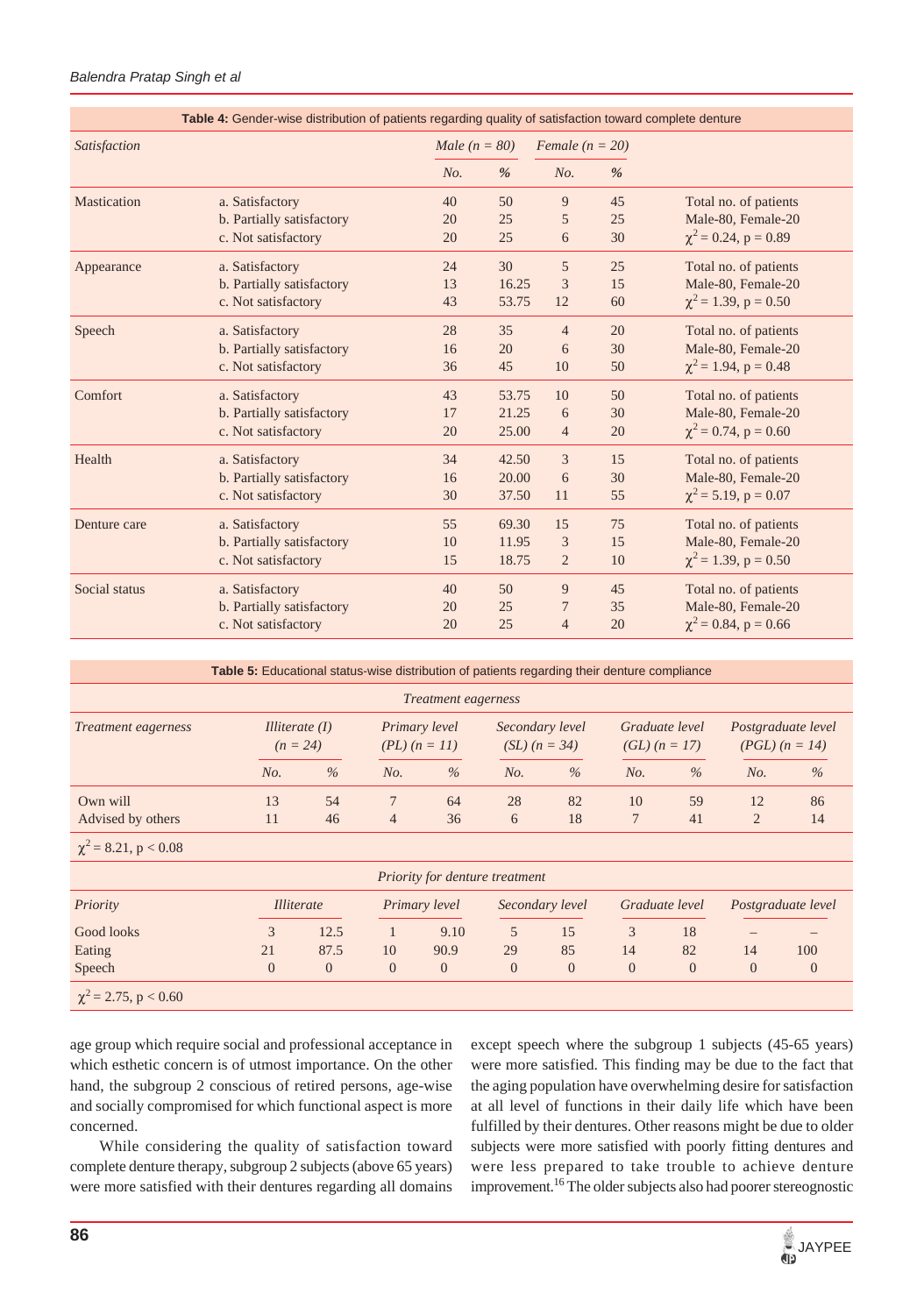|               |                                    |                              |               |                                               |       |                         |       |                        |       |                             | Table 6: Educational status-wise distribution of patients regarding quality of satisfaction toward complete denture |                                     |
|---------------|------------------------------------|------------------------------|---------------|-----------------------------------------------|-------|-------------------------|-------|------------------------|-------|-----------------------------|---------------------------------------------------------------------------------------------------------------------|-------------------------------------|
| Satisfaction  |                                    | Illiterate<br>$\overline{c}$ |               | Primary level<br>(2P)                         |       | Secondary level<br>(SL) |       | Graduate level<br>(GL) |       | Postgraduate level<br>(PGL) |                                                                                                                     |                                     |
|               |                                    | No.                          | $\frac{9}{6}$ | No.                                           | $\%$  | No.                     | $\%$  | No.                    | $\%$  | Ņо.                         | $\%$                                                                                                                |                                     |
| Mastication   | Satisfactory<br>a.                 | $\infty$                     | 33.30         | 7                                             | 63.64 | $\overline{14}$         | 41.20 | $\sigma$               | 52.94 | $\Box$                      | 78.60                                                                                                               | Total no. of patients: I-24, PL-11, |
|               | Partially satisfactory<br>نم       | 4                            | 16.70         | $\begin{array}{c} 2 & 1 \\ 1 & 1 \end{array}$ | 18.20 | 14                      | 41.20 | $\circ$                | 35.30 | $\mathcal{L}$               | 14.30                                                                                                               | SL-34, GL-17, PGL-14                |
|               | Not satisfactory<br>c.             | 12                           | 50.00         |                                               | 18.20 | $\circ$                 | 17.65 | $\sim$                 | 11.76 |                             | 07.14                                                                                                               | $\chi^2$ = 20.12, p < 0.01          |
| Appearance    | Satisfactory<br>$\ddot{a}$         | $\mathbf{C}$                 | 08.33         | 4                                             | 36.36 | $8^{\circ}$             | 23.53 | $\circ$                | 35.30 | 10                          | 71.43                                                                                                               | Total no. of patients: I-24, PL-11. |
|               | Partially satisfactory<br>.<br>م   | $\mathcal{L}$                | 08.33         |                                               | 09.09 | 4                       | 11.76 | $\infty$               | 47.10 |                             | 07.14                                                                                                               | SL-34, GL-17, PGL-14                |
|               | Not satisfactory<br>c.             | 20                           | 83.30         | $\circ$                                       | 54.55 | 22                      | 64.71 | $\epsilon$             | 17.65 | $\mathfrak{g}$              | 21.43                                                                                                               | $\chi^2 = 36.52$ , $p < 0.001$      |
| Speech        | Satisfactory<br>a.                 | $\circ$                      | 37.50         | $\mathcal{L}$                                 | 18.20 | $\infty$                | 23.53 |                        | 41.20 | $\infty$                    | 57.00                                                                                                               | Total no. of patients: I-24, PL-11, |
|               | b. Partially satisfactory          | 4                            | 16.70         | $\tilde{\epsilon}$                            | 27.30 | $\overline{10}$         | 29.41 | $\overline{4}$         | 23.53 |                             | 07.14                                                                                                               | SL-34, GL-17, PGL-14                |
|               | Not satisfactory<br>c.             | $\Box$                       | 45.83         | $\circ$                                       | 54.55 | 16                      | 47.10 | $\circ$                | 35.30 | $\sqrt{2}$                  | 35.71                                                                                                               | $\chi^2 = 8.06, p = 0.43$           |
| Comfort       | Satisfactory<br>$\ddot{a}$         | $\sigma$                     | 37.50         | 6                                             | 54.55 | 15                      | 11.00 | $\equiv$               | 64.70 | $\Box$                      | 78.60                                                                                                               | Total no. of patients: I-24, PL-11, |
|               | Partially satisfactory<br>.<br>م   | 4                            | 16.70         | $\mathbf{C}$                                  | 18.20 | 12                      | 03.00 | $\epsilon$             | 17.65 | $\mathfrak{c}$              | 21.43                                                                                                               | SL-34, GL-17, PGL-14                |
|               | Not satisfactory<br>c.             | $\Box$                       | 45.83         | $\epsilon$                                    | 27.30 | $\overline{ }$          | 03.00 | $\epsilon$             | 17.65 |                             | $\begin{array}{c} \hline \end{array}$                                                                               | $\chi^2 = 15.07, p < 0.05$          |
| Health        | Satisfactory<br>a.                 | 3                            | 12.50         | 4                                             | 36.40 | 15                      | 49.12 | $\sigma$               | 29.40 | $\sigma$                    | 64.30                                                                                                               | Total no. of patients: I-24, PL-11, |
|               | Partially satisfactory<br>.<br>م   |                              | 29.20         | $\mathbf{C}$                                  | 18.20 | $\overline{ }$          | 20.60 | $\overline{ }$         | 41.20 | $m$ $\alpha$                | 21.43                                                                                                               | SL-34, GL-17, PGL-14                |
|               | Not satisfactory<br>c.             | $\overline{14}$              | 58.30         | $\sqrt{2}$                                    | 45.50 | 12                      | 35.30 | $\overline{5}$         | 29.40 |                             | 14.13                                                                                                               | $\chi^2 = 15.21, p = 0.05$          |
| Denture care  | Satisfactory<br>a.                 |                              | 45.85         | $\infty$                                      | 72.73 | $\overline{31}$         | 91.20 | $\overline{16}$        | 94.12 | $\sigma$                    | 64.30                                                                                                               | Total no. of patients: I-24, PL-11, |
|               | Partially satisfactory<br>.<br>م   | $\epsilon$                   | 12.50         |                                               | 09.10 | 2                       | 05.90 |                        | 05.90 | $\epsilon$                  | 21.43                                                                                                               | SL-34, GL-17, PGL-14                |
|               | Not satisfactory<br>c.             | $\overline{10}$              | 66.70         | $\mathbf{C}$                                  | 18.21 | $\overline{21}$         | 61.80 | $\overline{10}$        |       | $\sim$                      | 14.30                                                                                                               | $\chi^2 = 25.11$ , $p < 0.001$      |
| Social status | Satisfactory<br>a.                 | 7                            | 29.20         | 5                                             | 45.50 | $\overline{16}$         | 27.10 | $\overline{10}$        | 58.18 | $\overline{10}$             | 71.43                                                                                                               | Total no. of patients: I-24, PL-11, |
|               | Partially satisfactory<br>.<br>م   | $\infty$                     | 33.30         | $\tilde{3}$                                   | 27.30 | 12                      | 35.30 | 4                      | 23.53 | 3                           | 21.43                                                                                                               | SL-34, GL-17, PGL-14                |
|               | Not satisfactory<br>$\ddot{\circ}$ | $\sigma$                     | 37.50         | $\epsilon$                                    | 27.30 | $\circ$                 | 17.65 | $\tilde{3}$            | 17.65 |                             | 07.14                                                                                                               | $\chi^2 = 9.23$ , p = 0.31          |

**IJOPRD**

*International Journal of Prosthodontics and Restorative Dentistry, July-September 2011;1(2):83-91* **87**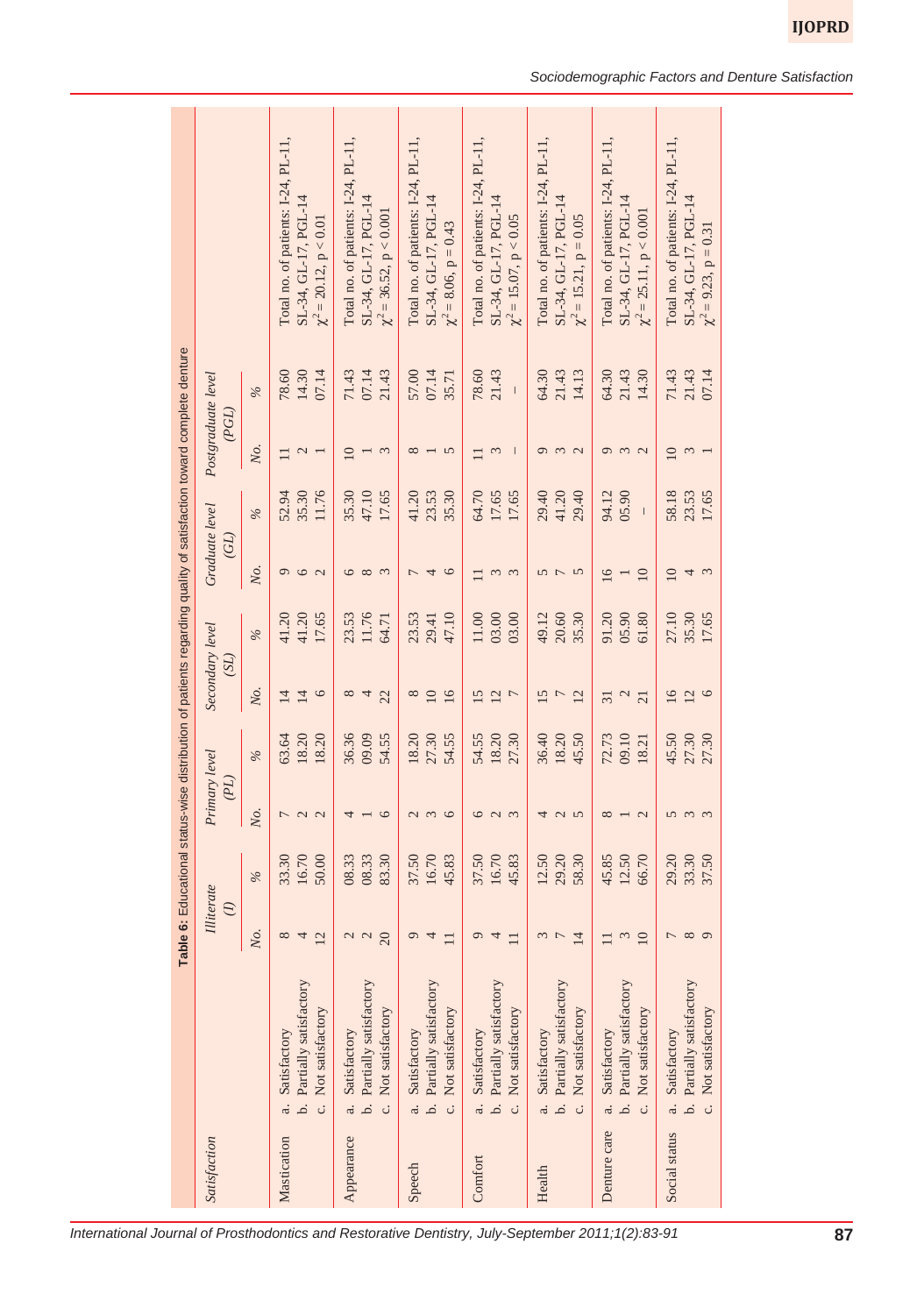### *Balendra Pratap Singh et al*

|                            | <b>Table 7:</b> Socioeconomic status-wise distribution of patients regarding their denture compliance |                       |                                |                         |                 |                |
|----------------------------|-------------------------------------------------------------------------------------------------------|-----------------------|--------------------------------|-------------------------|-----------------|----------------|
|                            |                                                                                                       |                       | <i>Treatment eagerness</i>     |                         |                 |                |
| <i>Treatment eagerness</i> |                                                                                                       | Upper high $(n = 24)$ |                                | Upper middle $(n = 26)$ | Poor $(n = 50)$ |                |
|                            | No.                                                                                                   | $\%$                  | No.                            | $\%$                    | No.             | $\%$           |
| Own will                   | 21                                                                                                    | 87.5                  | 21                             | 80.8                    | 35              | 70             |
| Advised by others          | 3                                                                                                     | 12.5                  | 5                              | 19.2                    | 15              | 30             |
| $\chi^2$ = 3.09, p = 0.21  |                                                                                                       |                       |                                |                         |                 |                |
|                            |                                                                                                       |                       | Priority for denture treatment |                         |                 |                |
| Priority                   |                                                                                                       | Upper high $(n = 24)$ |                                | Upper middle $(n = 26)$ | Poor $(n = 50)$ |                |
| Good looks                 |                                                                                                       | 8.40                  | 4                              | 15.4                    |                 |                |
| Eating                     |                                                                                                       | 91.60                 | 22                             | 84.62                   | 49              | 98             |
| Speech                     | $\overline{0}$                                                                                        | $\Omega$              | $\theta$                       | $\overline{0}$          | $\Omega$        | $\overline{0}$ |

|               | Table 8: Socioeconomic status-wise distribution of patients regarding quality of satisfaction toward complete denture |                   |                   |                             |                     |              |      |                                                   |
|---------------|-----------------------------------------------------------------------------------------------------------------------|-------------------|-------------------|-----------------------------|---------------------|--------------|------|---------------------------------------------------|
| Satisfaction  |                                                                                                                       |                   | Upper high        |                             | <b>Upper</b> middle | Poor         |      |                                                   |
|               |                                                                                                                       | No.               | $\%$              | No.                         | $\%$                | No.          | $\%$ |                                                   |
| Mastication   | a. Satisfactory                                                                                                       | 12                | 50.0              | 15                          | 57.7                | 22           | 44.0 | Total no. of patients                             |
|               | b. Partially satisfactory                                                                                             | 10                | 41.7              | $\sqrt{5}$                  | 19.2                | 12           | 24.0 | Upper high-24, Upper                              |
|               | c. Not satisfactory                                                                                                   | $\overline{2}$    | 08.3              | 6                           | 23.1                | 16           | 32.0 | middle-26, Poor-50<br>$\chi^2$ = 7.12, p = 0.13   |
| Appearance    | a. Satisfactory                                                                                                       | 13                | 54.2              | 9                           | 34.6                | 8            | 16.0 | Total no. of patients                             |
|               | b. Partially satisfactory                                                                                             | $\overline{c}$    | 08.3              | 3                           | 11.5                | 11           | 22.0 | Upper high-24, Upper                              |
|               | c. Not satisfactory                                                                                                   | $\overline{9}$    | 37.5              | 14                          | 53.8                | 31           | 62.0 | middle-26, Poor-50<br>$\chi^2$ = 12.26, p = 0.016 |
| Speech        | a. Satisfactory                                                                                                       | 11                | 45.8              | 9                           | 34.6                | 13           | 26.0 | Total no. of patients                             |
|               | b. Partially satisfactory                                                                                             | 3                 | 12.5              | 7                           | 26.9                | 11           | 22.0 | Upper high-24, Upper                              |
|               | c. Not satisfactory                                                                                                   | 10                | 47.7              | 10                          | 38.5                | 26           | 52.0 | middle-26, Poor-50                                |
|               |                                                                                                                       |                   |                   |                             |                     |              |      | $\chi^2$ = 4.06, p = 0.40                         |
| Comfort       | a. Satisfactory                                                                                                       | 18                | 75.0              | 14                          | 53.8                | $\mathbf{1}$ | 42.0 | Total no. of patients                             |
|               | b. Partially satisfactory                                                                                             | $\overline{4}$    | 16.7              | 5                           | 19.2                | 14           | 28.0 | Upper high-24, Upper                              |
|               | c. Not satisfactory                                                                                                   | $\overline{2}$    | 08.3              | $\overline{7}$              | 26.9                | 15           | 30.0 | middle-26, Poor-50<br>$\chi^2$ = 7.76, p = 0.101  |
| Health        | a. Satisfactory                                                                                                       | $12\,$            | 50.0              | 14                          | 53.8                | 11           | 22.0 | Total no. of patients                             |
|               | b. Partially satisfactory                                                                                             | 7                 | 29.2              | $8\phantom{1}$              | 30.7                | 8            | 16.0 | Upper high-24, Upper                              |
|               | c. Not satisfactory                                                                                                   | 5                 | 20.8              | $\overline{4}$              | 15.3                | 31           | 62.0 | middle-26, Poor-50                                |
|               |                                                                                                                       |                   |                   |                             |                     |              |      | $\chi^2$ = 20.47, p = 0.001                       |
| Denture care  | a. Satisfactory                                                                                                       | 24                | 100               | 18                          | 69.2                | 35           | 70.0 | Total no. of patients                             |
|               | b. Partially satisfactory                                                                                             | $\qquad \qquad -$ | $\qquad \qquad -$ | $\ensuremath{\mathfrak{Z}}$ | 11.5                | 5            | 10.0 | Upper high-24, Upper                              |
|               | c. Not satisfactory                                                                                                   | $\qquad \qquad -$ | $\qquad \qquad -$ | 5                           | 19.2                | 10           | 20.0 | middle-26, Poor-50<br>$\chi^2$ = 9.49, p = 0.05   |
| Social status | a. Satisfactory                                                                                                       | 16                | 66.7              | 12                          | 46.2                | 22           | 44.0 | Total no. of patients                             |
|               | b. Partially satisfactory                                                                                             | 8                 | 33.3              | 9                           | 34.6                | 11           | 22.0 | Upper high-24, Upper                              |
|               | c. Not satisfactory                                                                                                   | $\equiv$          |                   | 5                           | 19.2                | 17           | 34.0 | middle-26, Poor-50<br>$\chi^2$ = 11.71, p = 0.02  |

ability than the younger ones. The presence of prosthesis appeared to improve stereognostic ability. Subjects with poorer stereognostic ability appeared more satisfied with their rehabilitation than did those with better stereognostic ability.17

 Regarding eagerness toward denture treatment in gender category, female were self-motivated whereas the male were advised by others for the same. This finding clearly showed that females are more aware and concerned about their denture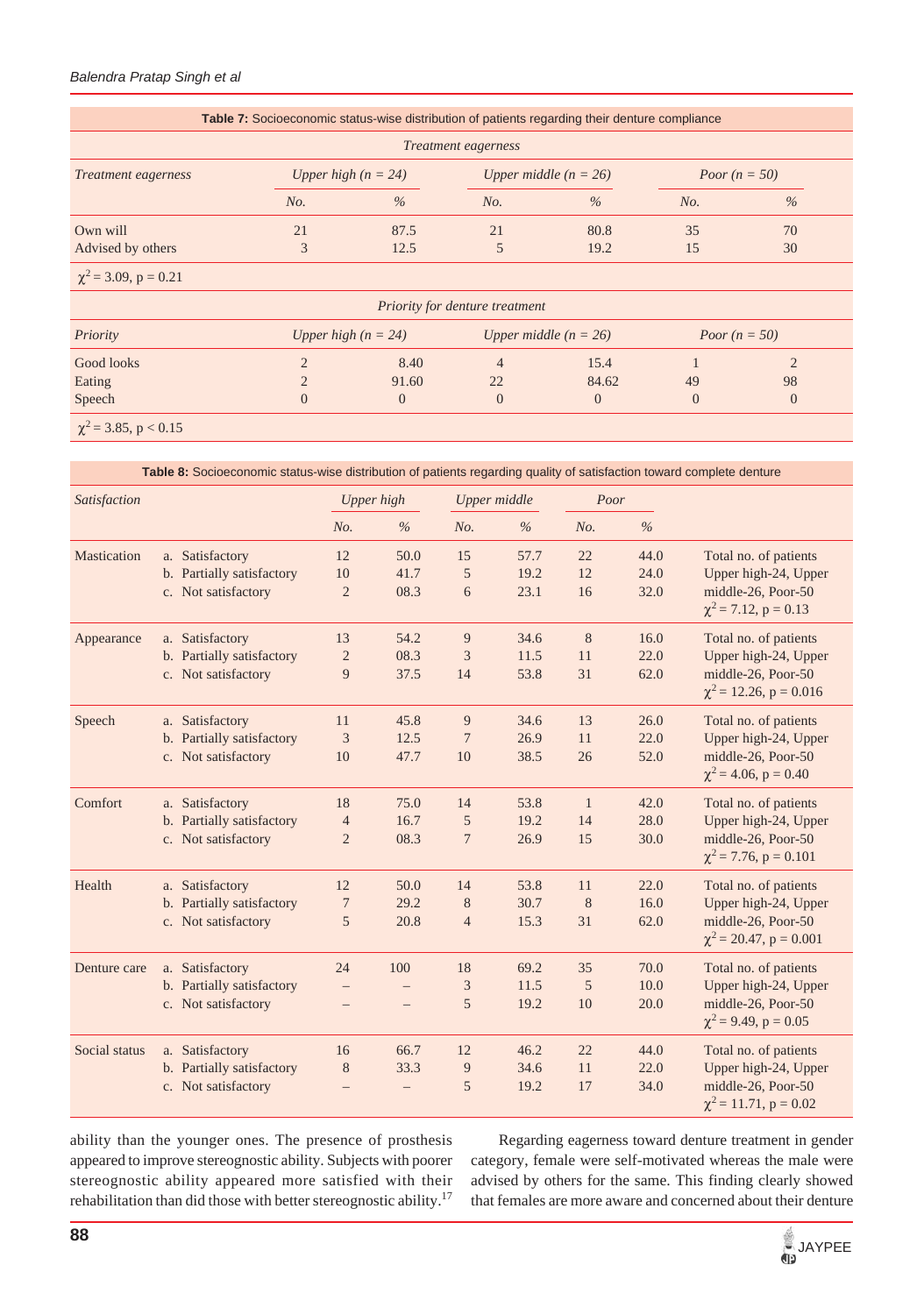| <b>Table 9:</b> Marital status-wise distribution of patients regarding their<br>denture compliance |                                       |                             |                               |                          |  |  |  |  |  |
|----------------------------------------------------------------------------------------------------|---------------------------------------|-----------------------------|-------------------------------|--------------------------|--|--|--|--|--|
|                                                                                                    |                                       | <i>Treatment eagerness</i>  |                               |                          |  |  |  |  |  |
| <i>Treatment</i>                                                                                   |                                       | <i>Married</i> ( $n = 82$ ) |                               | Widow/widower $(n = 18)$ |  |  |  |  |  |
| eagerness                                                                                          | No.                                   | $\%$                        | No.                           | $\frac{0}{6}$            |  |  |  |  |  |
| Own will                                                                                           | 69                                    | 84.15                       | 15                            | 83.3                     |  |  |  |  |  |
| Advised by others                                                                                  | 13                                    | 15.85                       | $\mathcal{R}$                 | 16.7                     |  |  |  |  |  |
| $\chi^2$ = 0.07, p = 0.78                                                                          |                                       |                             |                               |                          |  |  |  |  |  |
|                                                                                                    | <i>Priority for denture treatment</i> |                             |                               |                          |  |  |  |  |  |
| Priority                                                                                           |                                       | <i>Married</i> ( $n = 82$ ) |                               | Widow/widower $(n = 18)$ |  |  |  |  |  |
| Good looks                                                                                         | 15                                    | 18.3                        | $\mathfrak{D}_{\mathfrak{p}}$ | 11.11                    |  |  |  |  |  |
| Eating                                                                                             | 67                                    | 81.7                        | 16                            | 88.89                    |  |  |  |  |  |
| Speech                                                                                             | $\left( \right)$                      | $\mathcal{L}$               | $\left( \right)$              | $\left($                 |  |  |  |  |  |
| $\chi^2$ = 0.54, p = 0.46                                                                          |                                       |                             |                               |                          |  |  |  |  |  |

treatment to restore their lost esthetic, social well-being and function. There were equal number of opinions of female toward function and esthetics for priority of making dentures. Whereas the male were more concerned for the function. This showed that females were equally conscious about their esthetic as well as function than males after denture treatment.<sup>18</sup>

 While considering the genders in this study, the majority of the denture wearer was males. It is because most of the Indian

females are housewives. They have limited social interaction and the male/female ratio was also higher in the study population.19 The quality of satisfaction in this study has been found that male were more satisfied than female in mastication, appearance, speech and health. There was equal satisfaction level in comfort and social status of both the groups. In denture care, females were found more satisfied than males. It may appear because male patients are more complied toward denture treatment and satisfaction than their female counterparts. Taylor<sup>20</sup> surveyed 29 males and 30 females complete denture patients ranging from 52 to 92 years of age and found that male patients were more satisfied with dentures than female, which is similar to the present finding. Manal A Awad<sup>21</sup> and Baer<sup>22</sup> also showed that patient satisfaction with conventional dental prostheses is highly dependent on gender.

The eagerness of treatment of postgraduate/professional level of literate group of subjects was found to be self-motivated followed by other literate groups. Whereas the illiterate group of subjects has to be motivated by others for the denture treatment (Table 5). This finding revealed that with the increase in literacy rate, there is increase in treatment motivations, which may be related to awareness toward denture treatment. The need for denture treatment for esthetics as well as function, which is found higher with increased literacy level. Whereas illiterate group was mainly concerned about their functions. This showed that with increase literacy rate there is awareness for esthetics as well as function toward denture treatment.

|               | Table 10: Marital status-wise distribution of patients regarding quality of satisfaction toward complete denture |     |                       |                |                             |                              |
|---------------|------------------------------------------------------------------------------------------------------------------|-----|-----------------------|----------------|-----------------------------|------------------------------|
| Satisfaction  |                                                                                                                  |     | Married<br>$(n = 82)$ |                | Widow/widower<br>$(n = 18)$ |                              |
|               |                                                                                                                  | No. | $\%$                  | No.            | $\frac{0}{0}$               |                              |
| Mastication   | a. Satisfactory                                                                                                  | 49  | 56.76                 | 10             | 55.60                       | Total no. of patients        |
|               | b. Partially satisfactory                                                                                        | 22  | 26.83                 | 5              | 27.80                       | Married-82, Widow/widower-18 |
|               | c. Not satisfactory                                                                                              | 11  | 13.41                 | 3              | 16.70                       | $\chi^2$ = 0.16, p = 0.92    |
| Appearance    | a. Satisfactory                                                                                                  | 25  | 30.50                 | 5              | 22.80                       | Total no. of patients        |
|               | b. Partially satisfactory                                                                                        | 15  | 18.30                 | $\mathbf{1}$   | 05.60                       | Married-82, Widow/widower-18 |
|               | c. Not satisfactory                                                                                              | 42  | 51.22                 | 12             | 66.70                       | $\chi^2$ = 2.18, p = 0.34    |
| Speech        | a. Satisfactory                                                                                                  | 46  | 56.09                 | 8              | 44.44                       | Total no. of patients        |
|               | b. Partially satisfactory                                                                                        | 17  | 20.73                 | $\overline{4}$ | 22.22                       | Married-82, Widow/widower-18 |
|               | c. Not satisfactory                                                                                              | 19  | 23.17                 | 6              | 33.33                       | $\chi^2$ = 0.99, p = 0.60    |
| Comfort       | a. Satisfactory                                                                                                  | 52  | 63.41                 | 6              | 61.11                       | Total no. of patients        |
|               | b. Partially satisfactory                                                                                        | 23  | 28.05                 | $\overline{2}$ | 11.11                       | Married-82, Widow/widower-18 |
|               | c. Not satisfactory                                                                                              | 7   | 08.54                 | 5              | 27.80                       | $\chi^2$ = 9.19, p = 0.01    |
| Health        | a. Satisfactory                                                                                                  | 48  | 58.54                 | 8              | 44.44                       | Total no. of patients        |
|               | b. Partially satisfactory                                                                                        | 17  | 20.73                 | 6              | 33.33                       | Married-82, Widow/widower-18 |
|               | c. Not satisfactory                                                                                              | 17  | 20.73                 | $\overline{4}$ | 22.22                       | $\chi^2$ = 1.56, p = 0.46    |
| Denture care  | a. Satisfactory                                                                                                  | 65  | 79.30                 | 13             | 72.22                       | Total no. of patients        |
|               | b. Partially satisfactory                                                                                        | 6   | 07.32                 | $\mathbf{1}$   | 05.60                       | Married-82, Widow/widower-18 |
|               | c. Not satisfactory                                                                                              | 11  | 13.41                 | $\overline{4}$ | 22.22                       | $\chi^2$ = 0.92, p = 0.63    |
| Social status | a. Satisfactory                                                                                                  | 41  | 50.00                 | 8              | 44.44                       | Total no. of patients        |
|               | b. Partially satisfactory                                                                                        | 24  | 29.30                 | 6              | 33.33                       | Married-82, Widow/widower-18 |
|               | c. Not satisfactory                                                                                              | 17  | 20.73                 | $\overline{4}$ | 22.22                       | $\chi^2$ = 0.19, p = 0.91    |

*Sociodemographic Factors and Denture Satisfaction*

*International Journal of Prosthodontics and Restorative Dentistry, July-September 2011;1(2):83-91* **89**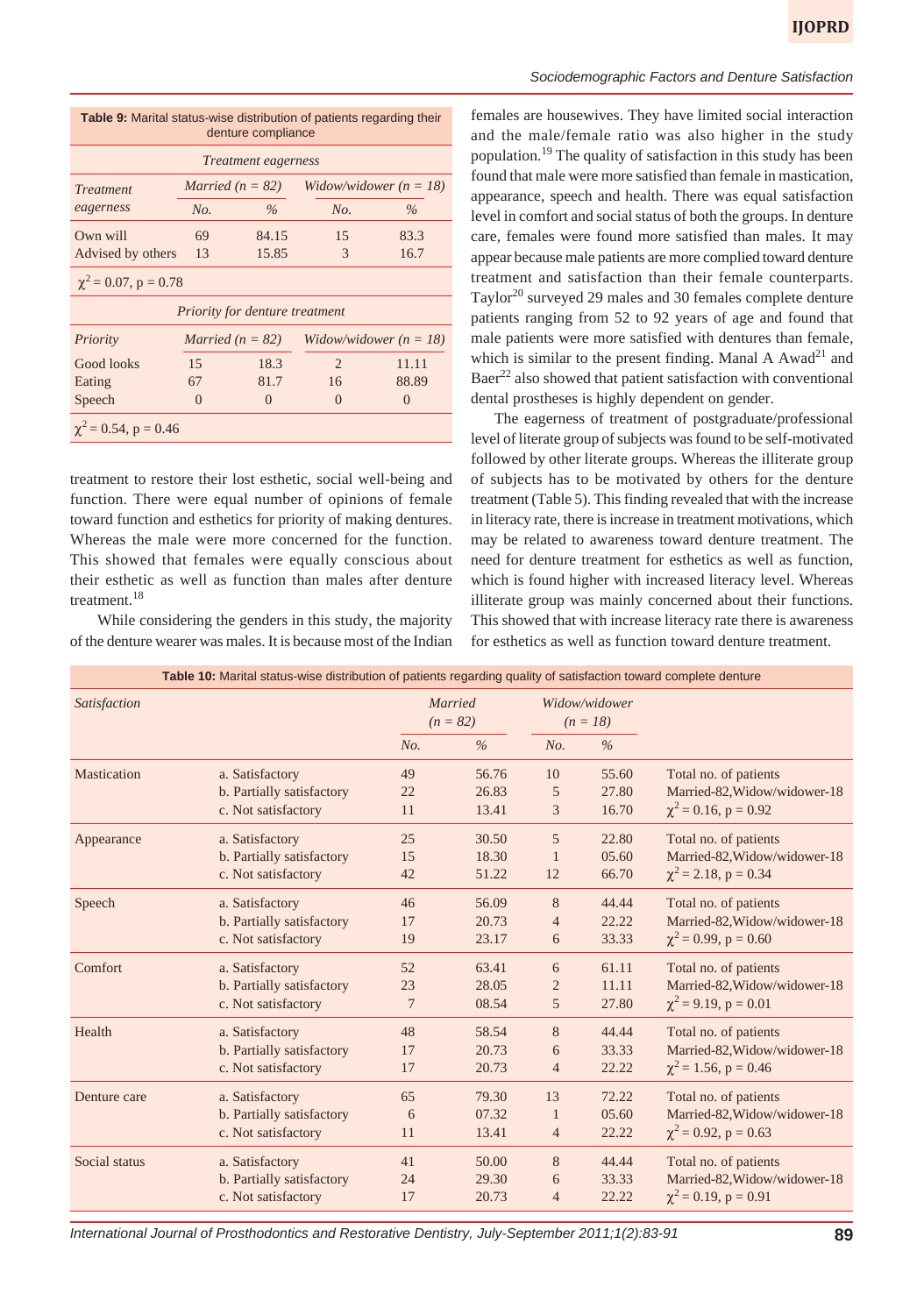While studying quality of satisfaction of denture treatment of illiterate group of patients with the different levels of literate group, the levels of satisfaction were found different in different literacy level. The overall level of satisfaction was found significantly higher in maximum literate level. Therefore, the level of satisfaction is higher with the increase in literacy rate. This finding revealed that literate subjects may easily understand the instruction and limitation of the artificial replacement of teeth. $^{23}$  With the increase in literacy rate there is increase in treatment motivation, which may be related to awareness toward denture treatment.

 While studying the compliance of subjects, toward denture in different socioeconomic status regarding motivation, the upper high income group subjects were self-motivated whereas the poor income group of subjects were motivated by others for treatment (Table 7). This finding revealed that the denture treatment is directly related to the income status of subjects. Regarding priority for denture treatment, maximum number of poor income group subjects made their denture for function followed by upper high income group subjects were found maximum in esthetics as well as function. These findings showed that poor income group subjects are more concerned to function for their denture treatment whereas the upper high and upper middle income group subjects were concerned for both esthetics and function.

 The satisfaction level toward denture treatment in different economic status level revealed that in appearance and health, the upper and middle income group patients were found significantly higher in satisfaction than lower income group. Whereas in mastication, speech comfort, denture care and social status, satisfaction levels were increased with increase in socioeconomic status. This finding revealed that the levels of satisfaction are increased with increase in socioeconomic status, this may be due to either better awareness or better income status so that they can fulfill their desires.<sup>24</sup>

 While considering the marital status of subjects regarding compliance toward treatment motivation, the present study has shown that there was no significant difference in married and widow/widowers. Both married and widow/widower were found equally self-motivated and also have been motivated equally by others for denture treatment (Table 9). This similarity may be due to smaller sample size in widow/widower group, which may require further research on a larger sample size in female. While considering the priority for denture treatment, the concern for esthetics was found slightly higher in married and the concern for the function was found higher in widow/ widower group. This finding revealed that the widow/widower are least concern about their esthetics rather they want to restore the function due to various psychological problems whereas the married groups were conscious for both esthetics and function, may be they were socially and professionally engaged.

 While considering the satisfaction levels of different marital status group of patients toward their complete denture, it is observed that mostly the married group of patients was more satisfied in all levels of satisfaction whereas the widow/ widower group was either partially or dissatisfied. This variation in marital status regarding satisfaction level reveals that the widow/widower group of patients was psychologically depressed in all satisfaction levels.

 In assessing the results of this study, several limitations are acknowledged. Despite our efforts to ensure the confidentiality of subjects' responses, some participants may have been reluctant to speak against their student dentist during the follow-up interviews, thus introducing bias. This study included small sample size and the short follow-up period. Further research efforts would include a larger, more diverse community sample.

#### **CONCLUSION**

Subject characteristics including age, gender, socioeconomic, education and marital status were associated with denture satisfaction variables but not significant with every variable. Although these variables may represent important cofactors in the patient's acceptance of dental services and may affect the way a patient perceives dental care outcomes. Aged over 65 years, male, higher income level, higher literacy and married status are significantly associated with denture satisfaction with many but not all domains.

### **REFERENCES**

- 1. Steele JG, Treasure E, Pitts NB, et al. Total tooth loss in the United Kingdom in 1998 and implications for the future. Br Dent J 2000;189:598-603.
- 2. Shigli K, Hebbal M, Angadi GS. Attitudes towards replacement of teeth among patients at the institute of dental sciences. Belgaum, India. J Dent Educ 2007;71:1467-75.
- 3. Shigli K, Angadi GS, Hebbal M. Knowledge of prosthodontic treatment among denture-wearers and non-denture-wearers attending a dental institute in India: A survey report. Gerodontology 2007;24:211-16.
- 4. van Waas MA. The influence of clinical variables on patient's satisfaction with complete dentures. J Prosthet Dent 1990;63:307-10.
- 5. Heydecke G, Locker D, Awad MA, et al. Oral and general health-related quality of life with conventional and implant dentures. Community Dent Oral Epidemiol 2003;31:161-68.
- 6. Silverman WA. Doing more good than harm. Ann NY Acad Sci 1993;703:5-11.
- 7. Feine JS, de Grandmont P, Boudrias P, et al. Within-subject comparisons of implant-supported mandibular prostheses: Choice of prosthesis. J Dent Res 1994;73:1105-11.
- 8. Feine JS, Maskawi K, de Grandmont P, et al. Within-subject comparisons of implant-supported mandibular prostheses: Evaluation of masticatory function. J Dent Res 1994;73: 1646-56.
- 9. Awad MA, Lund JP, Shapiro SH, et al. Oral health status and treatment satisfaction with mandibular implant overdenture and conventional dentures: A randomized clinical trial in a senior population. Int J Prosthodont 2003;16:390-96.
- 10. van Wass MAJ. Determinants of dissatisfaction with dentures: A multiple regression analysis. J Prosthet Dent 1990;63:569-72.